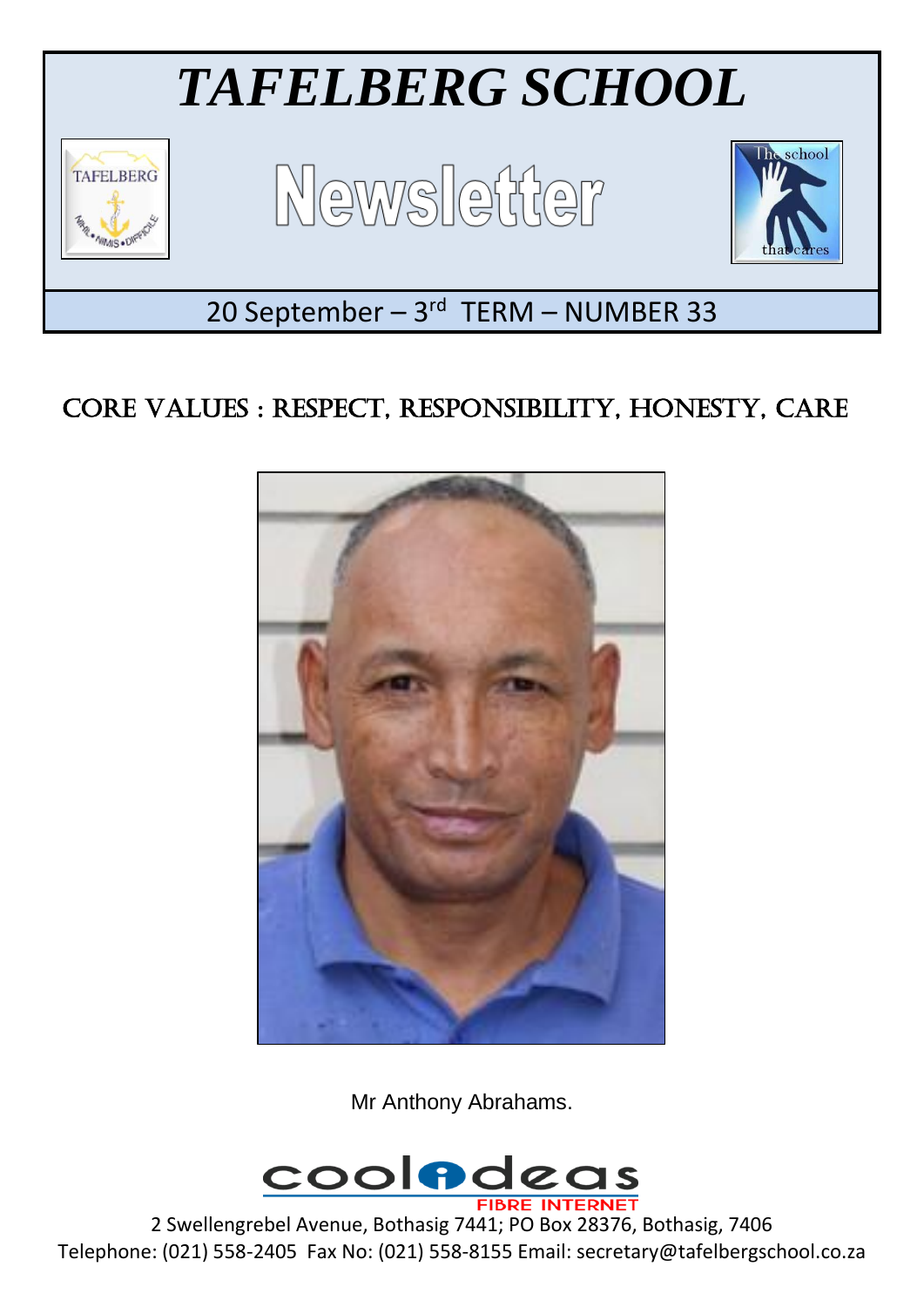Dear parent / guardian

Safety is an ongoing concern at all schools, not only in SA, but across the world. Physical and verbal attacks at schools by learners (and unfortunately by some educators) on their peers or educators, has increased over the years. It is unacceptable and should never be accepted in any form or shape. School should be a space in which learners and staff interact in a stress-free, clean and safe environment – this is the first step in being able to ensure quality teaching and learning. However, it is good and well to pursue this in the school environment but we also need to work together to ensure the safety of our learners outside of the school grounds. This is public space and is not "controlled" by the school. The school, therefore, can only appeal to parents to please obey the road rules and requests by the school. It is in the best interest of all to co-operate in order to ensure the safety of everyone, especially our children. It also acknowledges and

## **NB INFORMATION**

# **1. NB Dates 2021**

- 13-29 Sept **Gr12 Matric Trial (Mock**) examination
- 13-23 Sept Term 3 Test Series for **Grades 1-6**
- 21-29 Sept Term 3 Test Series for **Grades 7 – 11**
- **23 Sept Early day** school closes at 1pm
- 24 Sept Public Holiday
- 1 Oct Last day of Term 3 school closes @ 10:30
- 11 Oct School re-opens for Term 4
- 17 Nov **Parent AGM** (2022 Budget + fees) in school hall @ 6pm

#### **2. School fees 2021**

Tafelberg is a Section 21 fee-paying school, and the SA Schools Act thus places a duty on the SGB to collect such school fees from all parents as agreed upon at the parent AGM. The Budget and school fees for 2021 were voted on at the parent AGM on 18 November 2020. The Budget and school fee increase was tabled and accepted by unanimous parent vote at the AGM, as were certain school policies.

| <b>TIER</b>         | <b>FEE PER MONTH</b><br>$(11$ months) | <b>FEE: ANNUAL AMOUNT</b> |
|---------------------|---------------------------------------|---------------------------|
| 1. Grade 1          | R <sub>2</sub> 100-00                 | R23 100-00                |
| 2. Grades $2 - 4$   | R <sub>2</sub> 060-00                 | R <sub>22</sub> 660-00    |
| 3. Grades $5-9$     | R1 900-00                             | R <sub>20</sub> 900-00    |
| 4. Grades $10 - 12$ | R <sub>2</sub> 060-00                 | R22 660-00                |

- First Debit Order run :  $1<sup>st</sup>$  working day of each month
- Fees are paid over 11 months, starting January 2021 (for 2021 fees only)
- Exemptions and non-payment of fees are dealt with as per legislation and school policy
- All enquiries regarding payment of school fees and exemptions must be directed only to Mrs M Vicentini @ 021 558 2405 or [bursar@tafelbergschool.co.za](mailto:bursar@tafelbergschool.co.za)

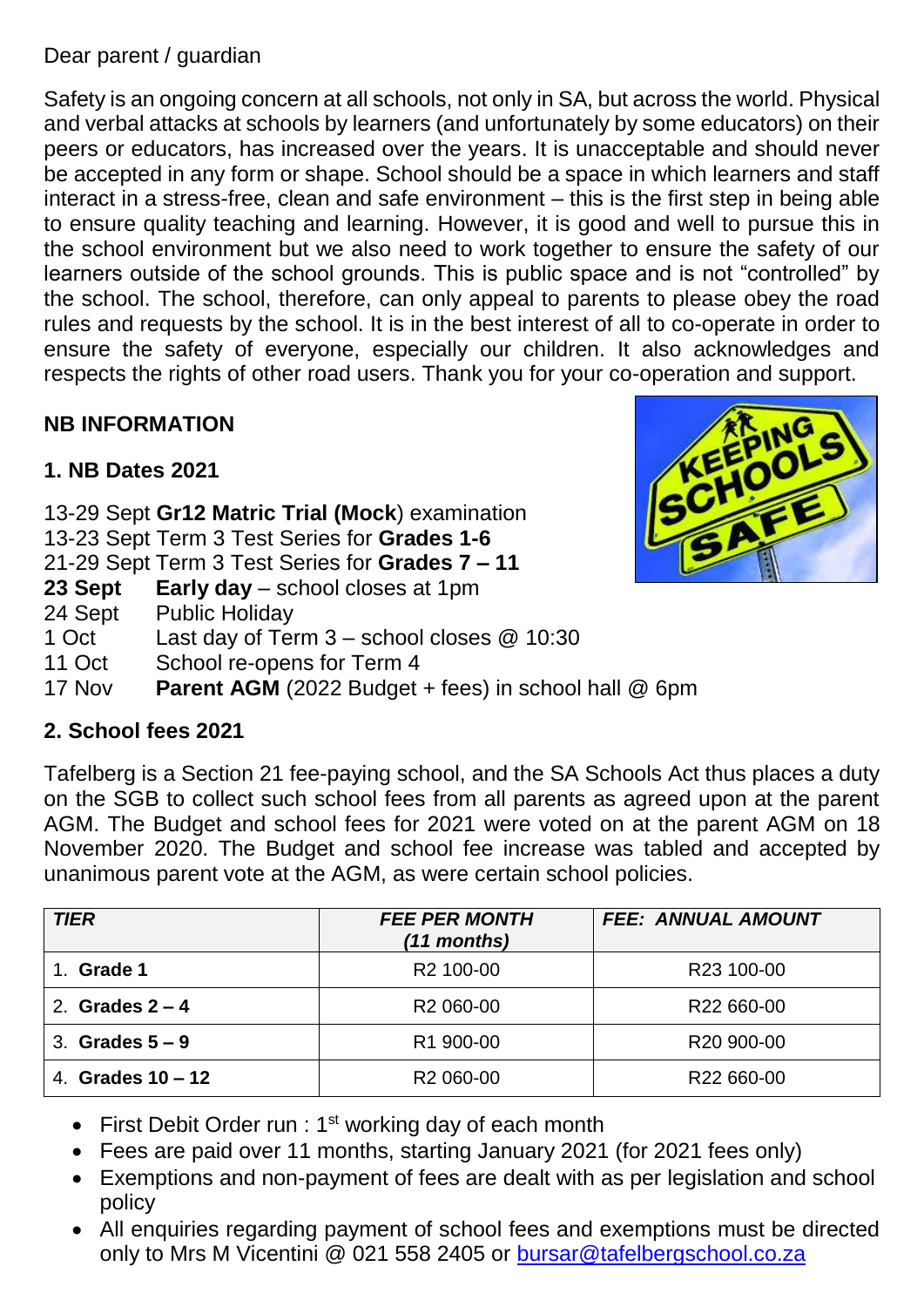#### **GENERAL NEWS**

#### **1. Staff news**

It is with great sadness that we learned of the passing of Mr Anthony Abrahams, a valued member of our support staff team. Mr Abrahams joined Tafelberg as a General Assistant in January 2010, and served the school diligently throughout. He was always willing to assist people at school (and in his community), and he used his gardening and painting skills to great effect around the school. He will be missed by all. May he rest in peace.

#### **2. NB : SGB by-election**

No nominations were received, thus new nomination forms will be sent out, and a new nomination validation meeting will be set. It is vitally important that a parent member is nominated and elected to the SGB, otherwise the SGB will not be properly constituted and will not be able to function properly. If you have the skills and the time, please make yourself available. Please note the following important dates:

- 15 Sept onwards parent voters' roll will be available at school for scrutiny
- 23 Sept return of completed nomination forms to school by 8am
- 23 Sept  $-2$ <sup>st</sup> nomination validation meeting
- 11 Oct election day

## **3. NB: School will close at 1pm on Thursday 23 September 2021**

Please make the necessary transport arrangement to collect your child at 1pm.

#### **4. PTA**

Please continue to support our hardworking, dedicated moms and dads of PTA who, through their selfless sacrificing of their time and skills, raise much needed funds in these trying economic times. Their fundraising helps in part with:

- keeping school fee increases to a minimum
- feed some of our learners at school

Please continue to support the small-change fundraiser. Keep swiping your MySchool and Makro cards at all participating stores – it cost nothing but brings in valuable funds.

A big thank you to everyone for their support with Casual Day 2021. We raised R9891.00 for the school.



#### **5. Term 3 assessments**

Please be reminded of the following:

- School closes at normal times during Term 3 assessment period
- Teaching of new content will continue after the Tests are written on a day
- Should a learner be absent, a doctor's certificate is needed (valid reason)
- Uniform and appearance rules still apply during the assessment period

ENTER TO LEARN … LEAVE TO SERVE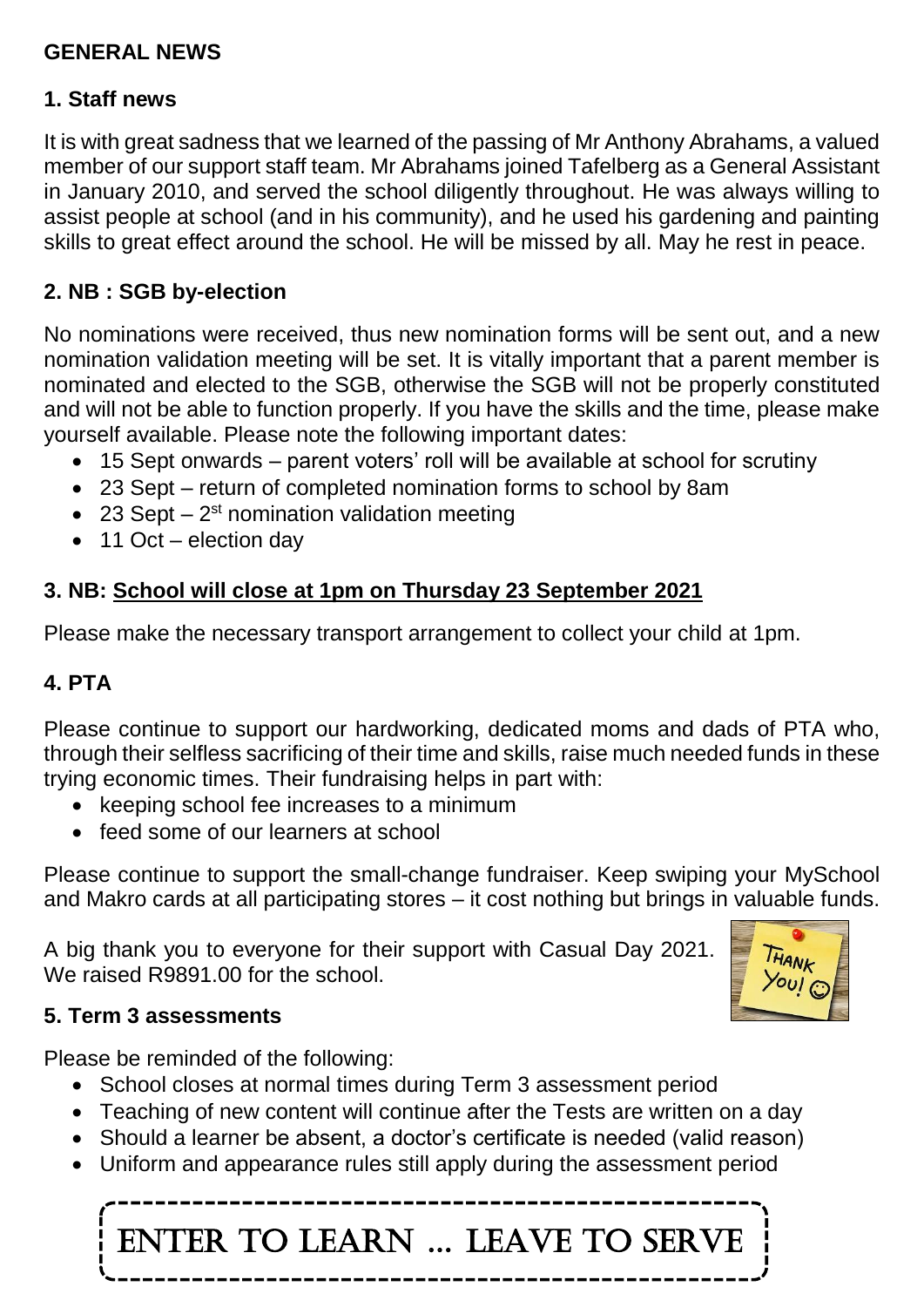#### **6. Vaccinations**

The WCED is promoting the vaccination of all matrics. Authorities have thus announced that learners 18 years and older will be eligible to get the Covid-19 vaccination:

Register via <https://vaccine.enroll.health.gov.za/#/>

## *NB – Please do NOT make appointments during exam/test periods*

#### **7. Care parcels for our support staff**

Thank you to all the families who have made donations towards the "care parcels" we are making for our workers/support staff – which will be handed out at the end of the year. They work hard at keeping our school clean, neat and safe. Please continue to send donations of "dry" foods, tinned items and toiletries. Your generosity is appreciated.

#### **8. Covid update**

As at the time of this Newsletter there is only one learner in isolation.

#### **9. Covid-19 safety measures**

- Should your child test positive for Covid, or come into close contact with a Covid pos+ person they are to self-isolate at home for the required period, before returning to school – please inform the school and forward a copy of the test result. Parents are reminded to inform the school if they themselves test positive, and to take the necessary precautions.
- Please remember to screen your child before they come to school. Should they show symptoms of Covid (temperature of 38<sup>0</sup>C and above, coughing, headaches, sore throat etc.) and or have come into close contact with a Covid positive person, they need to stay at home for the prescribed period before returning to school.
- As per our Covid policy, parents will be required to fetch their child immediately should the learner disregard our safety protocols – we need to be responsible and prevent the spread of Covid.
- **Parents must ensure that their child does not arrive late (i.e. after 8am) as this will compromise our safety protocols and measures.** Please, we need your co-operation in this regard. *Latecomers will have to wait outside at the learner gate.* Once all is in place, the learner gate will be opened to allow the orderly implementation of the screening of late comers.
- No parents nor visitors will be allowed entry to the school before 9am.
- All learners, parents, visitors etc. MUST wear a mask properly (covering both nose and mouth), in order to be allowed entry to the school grounds.
- A reminder that learners must wear a mask and not a "buff".

#### **10. Reminders – general**

- Please inform the school asap should you not want your child's photograph to appear in our Newsletter and annual school Magazine.
- Please inform the school of any changes to phone numbers/addresses.
- The school in no way endorses any product, service or entity (nor any claim made by them) advertised in this Newsletter.